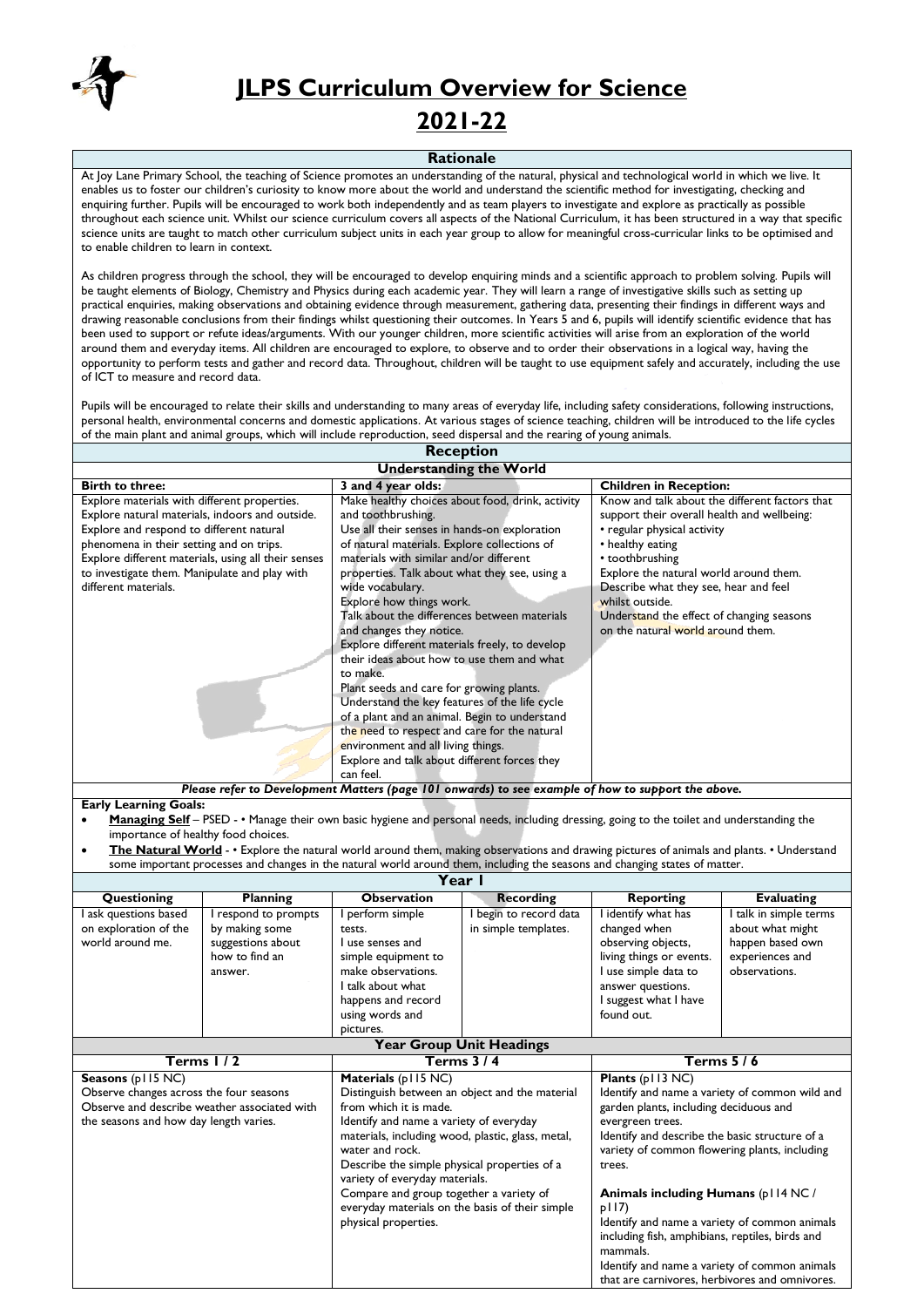|                                                                                        |                                       | <b>Vocabulary</b>                                                                           |                                           | Describe and compare the structure of a<br>variety of common animals (fish, amphibians,<br>reptiles, birds and mammals, including pets).<br>Identify, name, draw and label the basic parts of<br>the human body and say which part of the body<br>is associated with each sense.<br>Notice that animals, including humans, have<br>offspring which grow into adults.<br>Find out about and describe the basic needs of<br>animals, including humans, for survival (water,<br>food and air).<br>Describe the importance for humans of<br>exercise, eating the right amount of different<br>types of food, and hygiene. |                                                   |
|----------------------------------------------------------------------------------------|---------------------------------------|---------------------------------------------------------------------------------------------|-------------------------------------------|-----------------------------------------------------------------------------------------------------------------------------------------------------------------------------------------------------------------------------------------------------------------------------------------------------------------------------------------------------------------------------------------------------------------------------------------------------------------------------------------------------------------------------------------------------------------------------------------------------------------------|---------------------------------------------------|
| <b>Seasons</b>                                                                         | Month                                 | Wood<br>Hard                                                                                | Dull                                      | Wild                                                                                                                                                                                                                                                                                                                                                                                                                                                                                                                                                                                                                  | <b>Fish</b>                                       |
| Autumn                                                                                 | Weather                               | Soft<br><b>Plastic</b>                                                                      | Rough                                     | Garden                                                                                                                                                                                                                                                                                                                                                                                                                                                                                                                                                                                                                | Human                                             |
| <b>Spring</b>                                                                          | Event                                 | <b>Glass</b>                                                                                | Object<br><b>Rock</b>                     | Weed                                                                                                                                                                                                                                                                                                                                                                                                                                                                                                                                                                                                                  | <b>Amphibian</b>                                  |
| Winter                                                                                 | <b>Summer</b>                         | Water<br>Metal                                                                              | <b>Material</b><br><b>Shiny</b>           | <b>Roots</b><br>Leaves                                                                                                                                                                                                                                                                                                                                                                                                                                                                                                                                                                                                | <b>Exercise</b><br><b>Reptile</b>                 |
|                                                                                        |                                       |                                                                                             |                                           | <b>Evergreen</b>                                                                                                                                                                                                                                                                                                                                                                                                                                                                                                                                                                                                      | Food                                              |
|                                                                                        |                                       |                                                                                             |                                           | <b>Flowering</b>                                                                                                                                                                                                                                                                                                                                                                                                                                                                                                                                                                                                      | Bird                                              |
|                                                                                        |                                       |                                                                                             |                                           | <b>Tree</b>                                                                                                                                                                                                                                                                                                                                                                                                                                                                                                                                                                                                           | <b>Hygiene</b>                                    |
|                                                                                        |                                       |                                                                                             |                                           | Plant                                                                                                                                                                                                                                                                                                                                                                                                                                                                                                                                                                                                                 | <b>Mammal</b>                                     |
|                                                                                        |                                       |                                                                                             |                                           | Fruit                                                                                                                                                                                                                                                                                                                                                                                                                                                                                                                                                                                                                 | <b>Offspring</b>                                  |
|                                                                                        |                                       |                                                                                             |                                           |                                                                                                                                                                                                                                                                                                                                                                                                                                                                                                                                                                                                                       | <b>Carnivore</b><br>Water                         |
|                                                                                        |                                       |                                                                                             |                                           |                                                                                                                                                                                                                                                                                                                                                                                                                                                                                                                                                                                                                       | <b>Herbivore</b>                                  |
|                                                                                        |                                       |                                                                                             |                                           |                                                                                                                                                                                                                                                                                                                                                                                                                                                                                                                                                                                                                       | Food                                              |
|                                                                                        |                                       |                                                                                             |                                           |                                                                                                                                                                                                                                                                                                                                                                                                                                                                                                                                                                                                                       | <b>Omnivore</b>                                   |
|                                                                                        |                                       |                                                                                             |                                           |                                                                                                                                                                                                                                                                                                                                                                                                                                                                                                                                                                                                                       | Air                                               |
|                                                                                        |                                       | Year <sub>2</sub>                                                                           |                                           |                                                                                                                                                                                                                                                                                                                                                                                                                                                                                                                                                                                                                       |                                                   |
| Questioning<br>I ask simple questions                                                  | <b>Planning</b><br>I use simple       | <b>Observation</b><br>I carry out                                                           | <b>Recording</b><br>I record data using   | <b>Reporting</b><br>I record and                                                                                                                                                                                                                                                                                                                                                                                                                                                                                                                                                                                      | <b>Evaluating</b><br>I talk in simple             |
| and recognise that                                                                     | equipment to make                     | instructions for a                                                                          | simple charts, tables                     | communicate findings                                                                                                                                                                                                                                                                                                                                                                                                                                                                                                                                                                                                  | scientific terms about                            |
| they can be answered                                                                   | observations.                         | simple investigation.                                                                       | and block graphs.                         | in a range of ways                                                                                                                                                                                                                                                                                                                                                                                                                                                                                                                                                                                                    | what might happen                                 |
| in different ways.                                                                     |                                       | I talk about and                                                                            |                                           | using simple scientific                                                                                                                                                                                                                                                                                                                                                                                                                                                                                                                                                                                               | and why. (Prediction)                             |
| I talk about                                                                           |                                       | record what is seen                                                                         |                                           | language.                                                                                                                                                                                                                                                                                                                                                                                                                                                                                                                                                                                                             | I use my observations                             |
| similarities and<br>differences.                                                       |                                       | and observed.<br>I take accurate                                                            |                                           | I talk about what has<br>been found out and                                                                                                                                                                                                                                                                                                                                                                                                                                                                                                                                                                           | and gathered data to<br>answer questions.         |
|                                                                                        |                                       | measurements using                                                                          |                                           | how it was                                                                                                                                                                                                                                                                                                                                                                                                                                                                                                                                                                                                            |                                                   |
|                                                                                        |                                       | simple equipment and                                                                        |                                           | discovered.                                                                                                                                                                                                                                                                                                                                                                                                                                                                                                                                                                                                           |                                                   |
| classify data and                                                                      |                                       |                                                                                             |                                           |                                                                                                                                                                                                                                                                                                                                                                                                                                                                                                                                                                                                                       |                                                   |
|                                                                                        |                                       |                                                                                             |                                           |                                                                                                                                                                                                                                                                                                                                                                                                                                                                                                                                                                                                                       |                                                   |
|                                                                                        |                                       | information.                                                                                |                                           |                                                                                                                                                                                                                                                                                                                                                                                                                                                                                                                                                                                                                       |                                                   |
|                                                                                        |                                       |                                                                                             | <b>Year Group Unit Headings</b>           |                                                                                                                                                                                                                                                                                                                                                                                                                                                                                                                                                                                                                       |                                                   |
| Terms 1/2                                                                              |                                       |                                                                                             | <b>Terms 3/4</b>                          |                                                                                                                                                                                                                                                                                                                                                                                                                                                                                                                                                                                                                       | Terms $5/6$                                       |
| Materials (p118 NC)                                                                    |                                       | Living things and their habitats (p116 NC)                                                  |                                           | Plants (p117 NC)                                                                                                                                                                                                                                                                                                                                                                                                                                                                                                                                                                                                      |                                                   |
| Identify and compare the suitability of a variety                                      |                                       | Explore and compare the differences between                                                 |                                           | Observe and describe how seeds and bulbs                                                                                                                                                                                                                                                                                                                                                                                                                                                                                                                                                                              |                                                   |
| of everyday materials, including wood, plastic,                                        |                                       | things that are living, dead and things that have                                           |                                           | grow into mature plants.                                                                                                                                                                                                                                                                                                                                                                                                                                                                                                                                                                                              |                                                   |
| glass, brick, rock, paper and cardboard for                                            |                                       | never been alive.                                                                           |                                           | Find out and describe how plants need water,                                                                                                                                                                                                                                                                                                                                                                                                                                                                                                                                                                          |                                                   |
| particular uses.                                                                       |                                       | Identify that most living things live in habitats to                                        |                                           | light and a suitable temperature to grow and<br>stay healthy.                                                                                                                                                                                                                                                                                                                                                                                                                                                                                                                                                         |                                                   |
| Find out how the shapes of solid objects made<br>from some materials can be changed by |                                       | which they are suited and describe how<br>different habitats provide for the basic needs of |                                           |                                                                                                                                                                                                                                                                                                                                                                                                                                                                                                                                                                                                                       |                                                   |
| squashing, bending, twisting and stretching.                                           |                                       | different kinds of animals and plants, and how                                              |                                           | Animals including Humans (pl 14 NC/                                                                                                                                                                                                                                                                                                                                                                                                                                                                                                                                                                                   |                                                   |
|                                                                                        |                                       | they depend on each other.                                                                  |                                           | p117)                                                                                                                                                                                                                                                                                                                                                                                                                                                                                                                                                                                                                 |                                                   |
|                                                                                        |                                       | Identify and name a variety of plants and animals                                           |                                           | Identify, name, draw and label the basic parts of                                                                                                                                                                                                                                                                                                                                                                                                                                                                                                                                                                     |                                                   |
|                                                                                        |                                       | in their habitats, including micro-habitats.<br>Describe how animals obtain their food from |                                           | the human body and say which part of the body<br>is associated with each sense.                                                                                                                                                                                                                                                                                                                                                                                                                                                                                                                                       |                                                   |
|                                                                                        |                                       | plants and other animals, using the idea of a                                               |                                           | (FROM YEAR I - RECOVERY PLAN)                                                                                                                                                                                                                                                                                                                                                                                                                                                                                                                                                                                         |                                                   |
|                                                                                        |                                       | simple food chain, and identify and name                                                    |                                           |                                                                                                                                                                                                                                                                                                                                                                                                                                                                                                                                                                                                                       |                                                   |
|                                                                                        |                                       | different sources of food.                                                                  |                                           |                                                                                                                                                                                                                                                                                                                                                                                                                                                                                                                                                                                                                       |                                                   |
| <b>Squish</b>                                                                          |                                       | <b>Life processes</b>                                                                       | Vocabulary                                | Water                                                                                                                                                                                                                                                                                                                                                                                                                                                                                                                                                                                                                 |                                                   |
| <b>Brick</b>                                                                           |                                       | Living                                                                                      |                                           | <b>Sprout</b>                                                                                                                                                                                                                                                                                                                                                                                                                                                                                                                                                                                                         |                                                   |
| Bend                                                                                   |                                       | Dead                                                                                        |                                           | <b>Shoot</b>                                                                                                                                                                                                                                                                                                                                                                                                                                                                                                                                                                                                          |                                                   |
| Cardboard                                                                              |                                       | Food chain                                                                                  |                                           | <b>Seed Dispersal</b>                                                                                                                                                                                                                                                                                                                                                                                                                                                                                                                                                                                                 |                                                   |
| Twist<br><b>Shape</b>                                                                  |                                       | <b>Food sources</b><br><b>Habitat</b>                                                       |                                           | Sunlight<br>Temperature                                                                                                                                                                                                                                                                                                                                                                                                                                                                                                                                                                                               |                                                   |
| <b>Stretch</b>                                                                         |                                       | Microhabitat                                                                                |                                           | <b>Nutrition</b>                                                                                                                                                                                                                                                                                                                                                                                                                                                                                                                                                                                                      |                                                   |
| <b>Solid</b>                                                                           |                                       | <b>Depend</b>                                                                               |                                           | Soil                                                                                                                                                                                                                                                                                                                                                                                                                                                                                                                                                                                                                  |                                                   |
| <b>Materials</b>                                                                       |                                       | <b>Survive</b>                                                                              |                                           |                                                                                                                                                                                                                                                                                                                                                                                                                                                                                                                                                                                                                       |                                                   |
|                                                                                        |                                       | Year 3                                                                                      |                                           |                                                                                                                                                                                                                                                                                                                                                                                                                                                                                                                                                                                                                       |                                                   |
| Questioning<br>I ask relevant                                                          | <b>Planning</b><br>I set up simple    | <b>Observation</b><br>I use observations and                                                | <b>Recording</b><br>I record data using a | <b>Reporting</b><br>I talk about data                                                                                                                                                                                                                                                                                                                                                                                                                                                                                                                                                                                 | <b>Evaluating</b>                                 |
| questions.                                                                             | practical enquiries.                  | knowledge to answer                                                                         | range of charts, tables                   | collected from                                                                                                                                                                                                                                                                                                                                                                                                                                                                                                                                                                                                        | I begin to identify new<br>questions arising from |
| I use different types of                                                               | I recognise and                       | scientific questions.                                                                       | and block graphs and                      | observations and                                                                                                                                                                                                                                                                                                                                                                                                                                                                                                                                                                                                      | data and make new                                 |
| scientific enquiries to                                                                | identify some factors                 | I describe what                                                                             | labelled diagrams.                        | measurements, using                                                                                                                                                                                                                                                                                                                                                                                                                                                                                                                                                                                                   | predictions for new                               |
| answer questions.                                                                      | needed to make a test                 | happens when taking                                                                         |                                           | drawings, labelled                                                                                                                                                                                                                                                                                                                                                                                                                                                                                                                                                                                                    | values within or                                  |
|                                                                                        | 'fair' and explain why<br>it is fair. | part in simple<br>investigations/fair                                                       |                                           | diagrams, notes,<br>simple tables and                                                                                                                                                                                                                                                                                                                                                                                                                                                                                                                                                                                 | beyond the data<br>collected.                     |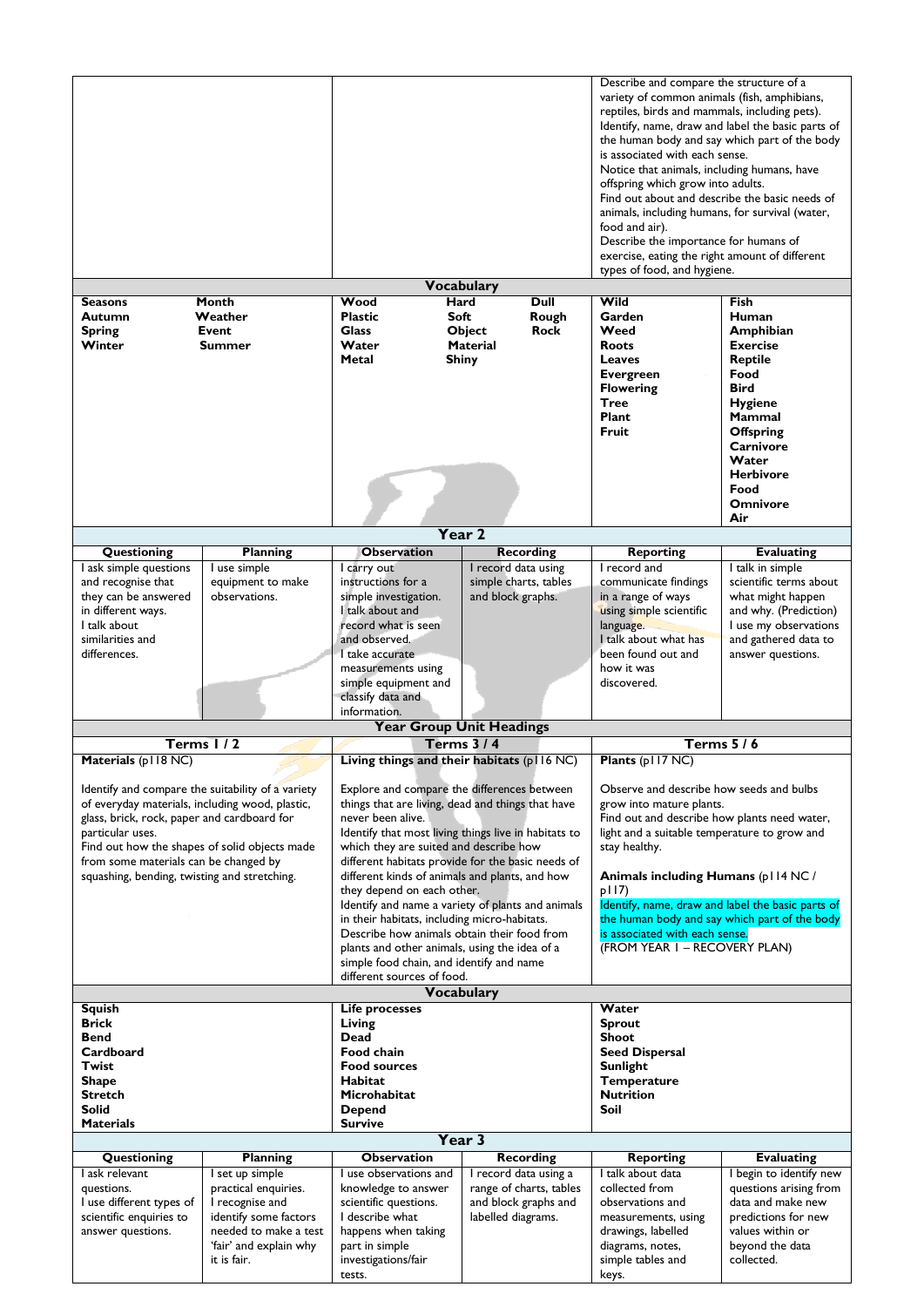|                                                 | I set up a test to                                 | I begin to make                                     |                                                 | I begin to draw and                               | I report on findings                          |
|-------------------------------------------------|----------------------------------------------------|-----------------------------------------------------|-------------------------------------------------|---------------------------------------------------|-----------------------------------------------|
|                                                 | compare two things.                                | decisions about what                                |                                                 | express some                                      | from enquires                                 |
|                                                 |                                                    |                                                     |                                                 |                                                   |                                               |
|                                                 |                                                    | to observe and how                                  |                                                 | conclusions by                                    | including oral and                            |
|                                                 |                                                    | long to observe for.                                |                                                 | looking at changes,                               | written explanations.                         |
|                                                 |                                                    | I read simple scales                                |                                                 | patterns, similarities                            |                                               |
|                                                 |                                                    | and take accurate                                   |                                                 | and differences in                                |                                               |
|                                                 |                                                    | measurements using                                  |                                                 | data.                                             |                                               |
|                                                 |                                                    | standard units.                                     |                                                 |                                                   |                                               |
|                                                 |                                                    | I talk about criteria                               |                                                 |                                                   |                                               |
|                                                 |                                                    | for grouping, sorting                               |                                                 |                                                   |                                               |
|                                                 |                                                    | and classifying and use                             |                                                 |                                                   |                                               |
|                                                 |                                                    | simple keys.                                        |                                                 |                                                   |                                               |
|                                                 |                                                    |                                                     | <b>Year Group Unit Headings</b>                 |                                                   |                                               |
|                                                 | Terms $1/2$                                        |                                                     | Terms $3/4$                                     |                                                   | Terms $5/6$                                   |
| Animals incl humans (p121 NC)                   |                                                    | Forces and Magnets (p 123 NC)                       |                                                 | Plants (p121 NC)                                  |                                               |
|                                                 | Identify that animals, including humans, need the  | Compare how things move on different                |                                                 | Identify and describe the function of different   |                                               |
|                                                 |                                                    | surfaces.                                           |                                                 |                                                   |                                               |
|                                                 | right types and amount of nutrition, and that they |                                                     |                                                 | parts of flowering plants: roots, stem/trunk,     |                                               |
| cannot make their own food: they get nutrition  |                                                    | Notice that some forces need contact                |                                                 | leaves and flowers.                               |                                               |
| from what they eat.                             |                                                    |                                                     | between two objects but magnetic forces can     | Explore the requirements of plants for life and   |                                               |
|                                                 | Identify that humans and some other animals have   | act at a distance.                                  |                                                 | growth (air, light, water, nutrients from soil,   |                                               |
|                                                 | skeletons and muscles for support, protection and  |                                                     | Observe how magnets attract and repel each      | and room to grow) and how they vary from          |                                               |
| movement.                                       |                                                    | other and attract some materials and not            |                                                 | plant to plant.                                   |                                               |
|                                                 |                                                    | others.                                             |                                                 | Investigate the way in which water is             |                                               |
| Light $(p122 NC)$                               |                                                    | Compare and group together a variety of             |                                                 | transported within plants.                        |                                               |
| Recognise that they need light in order to see  |                                                    |                                                     | everyday materials on the basis of whether      |                                                   |                                               |
| things and that dark is the absence of light.   |                                                    |                                                     | they are attracted to a magnet, and identify    | <b>Rocks</b> ( $p123$ NC)                         |                                               |
| Notice that light is reflected from surfaces.   |                                                    | some magnetic materials.                            |                                                 |                                                   | Compare and group together different kinds of |
| Recognise that light from the sun can be        |                                                    | Describe magnets as having two poles.               |                                                 | rocks on the basis of their appearance and        |                                               |
| dangerous and that there are ways to protect    |                                                    |                                                     | Predict whether two magnets will attract or     | simple physical properties.                       |                                               |
| their eyes.                                     |                                                    |                                                     | repel each other, depending on which poles      |                                                   |                                               |
| Recognise that shadows are formed when the      |                                                    | are facing.                                         |                                                 |                                                   |                                               |
| light form a light source is blocked by a solid |                                                    |                                                     |                                                 |                                                   |                                               |
|                                                 |                                                    |                                                     |                                                 |                                                   |                                               |
| object.                                         |                                                    |                                                     |                                                 |                                                   |                                               |
|                                                 | Find patterns in the way that the size of shadows  |                                                     |                                                 |                                                   |                                               |
| change.                                         |                                                    |                                                     |                                                 |                                                   |                                               |
|                                                 |                                                    |                                                     | Vocabulary                                      |                                                   |                                               |
| Diet                                            | Light                                              | <b>Forces</b>                                       |                                                 | <b>Germination</b>                                | Igneous rock                                  |
| <b>Skeletons</b>                                | <b>Light source</b>                                | <b>Friction</b>                                     |                                                 | <b>Stem</b>                                       | Sedimentary rock                              |
| Saturated                                       | Dark                                               | <b>Surface</b>                                      |                                                 | <b>Evaporation</b>                                | Metamorphic rock                              |
|                                                 |                                                    |                                                     |                                                 |                                                   |                                               |
| <b>Muscles</b>                                  | <b>Reflection</b>                                  | Magnet                                              |                                                 | <b>Fertilisation</b>                              | Magma                                         |
| <b>Unsaturated</b>                              | Ray                                                |                                                     |                                                 | <b>Petals</b>                                     | Lava                                          |
| <b>Disease</b>                                  | <b>Reflective / Reflect</b>                        | <b>Magnetic / Magnetic field</b><br><b>Poles</b>    |                                                 | <b>Stamen</b>                                     | <b>Sediment</b>                               |
| <b>Tendons</b>                                  |                                                    |                                                     |                                                 |                                                   | Permeable                                     |
|                                                 | <b>Pupil</b><br><b>Retina</b>                      | <b>Repel</b><br>Attract                             |                                                 | Carpel                                            |                                               |
| <b>Nutrition</b>                                |                                                    |                                                     |                                                 | <b>Sepal</b>                                      | Impermeable<br>Erosion                        |
| Joints                                          | <b>Shadow</b>                                      |                                                     |                                                 | Pollen                                            |                                               |
| <b>Healthy</b>                                  | Opaque                                             |                                                     |                                                 | <b>Pollination</b>                                |                                               |
| Vertebrate                                      | <b>Translucent</b>                                 |                                                     |                                                 |                                                   |                                               |
| <b>Energy</b>                                   | Transparent                                        |                                                     |                                                 |                                                   |                                               |
| Invertebrate                                    |                                                    |                                                     |                                                 |                                                   |                                               |
|                                                 |                                                    |                                                     | Year 4                                          |                                                   |                                               |
| Questioning                                     | <b>Planning</b>                                    | <b>Observation</b>                                  | <b>Recording</b>                                | <b>Reporting</b>                                  | <b>Evaluating</b>                             |
| I raise my own                                  | I set up simple                                    | I make decisions                                    | I gather, record,                               | I use straightforward                             | I suggest                                     |
| relevant questions                              | practical enquiries,                               | about what to                                       | classify and present                            | scientific evidence to                            | improvements and                              |
| and use different                               | comparative and fair                               | observe, how long to                                | data in a variety of                            | answer questions or                               | identify new questions                        |
| types of scientific                             | tests.                                             | observe for, and the                                | ways to help answer                             | to support their                                  | arising from data and                         |
| enquiry to answer                               | I identify the factors                             | type of equipment                                   | questions.                                      | findings.                                         | make new predictions                          |
| questions.                                      | in a simple 'fair' test                            | needed.                                             | I use simple scientific                         | I collect data from                               | for new values within                         |
|                                                 | that we will measure                               | I make accurate                                     | language, drawings,                             | observations and                                  | or beyond the data                            |
|                                                 | (variables) and keep                               | observations and                                    | labelled diagrams,                              | measurements, using                               | collected.                                    |
|                                                 | the same (control).                                | measurements.                                       | keys, bar charts, and                           | notes, simple tables                              | I report on findings                          |
|                                                 |                                                    | I use a range of                                    | tables.                                         | and standard units,                               | from enquiries,                               |
|                                                 |                                                    | measuring equipment                                 |                                                 | using drawings,                                   | including oral and                            |
|                                                 |                                                    | appropriately,                                      |                                                 | labelled diagrams,                                |                                               |
|                                                 |                                                    | including                                           |                                                 | keys, bar charts and                              | written explanations,<br>displays or          |
|                                                 |                                                    | thermometers, data                                  |                                                 | tables.                                           | presentations of                              |
|                                                 |                                                    |                                                     |                                                 |                                                   | results and                                   |
|                                                 |                                                    | loggers, etc.                                       |                                                 | I identify changes,                               | conclusions.                                  |
|                                                 |                                                    | I identify differences,                             |                                                 | patterns, similarities                            |                                               |
|                                                 |                                                    | similarities and                                    |                                                 | and differences in data                           |                                               |
|                                                 |                                                    | changes related to                                  |                                                 | in order to draw<br>conclusions.                  |                                               |
|                                                 |                                                    | enquiry.<br>I use observations and                  |                                                 |                                                   |                                               |
|                                                 |                                                    |                                                     |                                                 |                                                   |                                               |
|                                                 |                                                    | knowledge to answer                                 |                                                 |                                                   |                                               |
|                                                 |                                                    | scientific questions.                               |                                                 |                                                   |                                               |
|                                                 |                                                    |                                                     | <b>Year Group Unit Headings</b>                 |                                                   |                                               |
|                                                 | Terms 1/2                                          |                                                     | <b>Terms 3/4</b>                                |                                                   | <b>Terms 5/6</b>                              |
| Forces $(p132 NC - Year 5 obj)$                 |                                                    | Animals incl humans (p124 NC)                       |                                                 | Electricity (p126 NC)                             |                                               |
|                                                 | Explain that unsupported objects fall towards the  | Describe the simple functions of the basic          |                                                 | Identify common appliances that run on            |                                               |
| Earth because of the force of gravity acting    |                                                    | parts of the digestive system in humans.            |                                                 | electricity.                                      |                                               |
| between the Earth and the falling object.       |                                                    |                                                     | Identify the different types of teeth in humans | Construct a simple series electrical circuit,     |                                               |
| Identify the effects of air resistance, water   |                                                    | and their simple functions.                         |                                                 | identifying and naming its basic parts, including |                                               |
| surfaces.                                       | resistance and friction, that act between moving   | Construct and interpret a variety of food<br>chains |                                                 | cells, wires, switches and buzzers.               |                                               |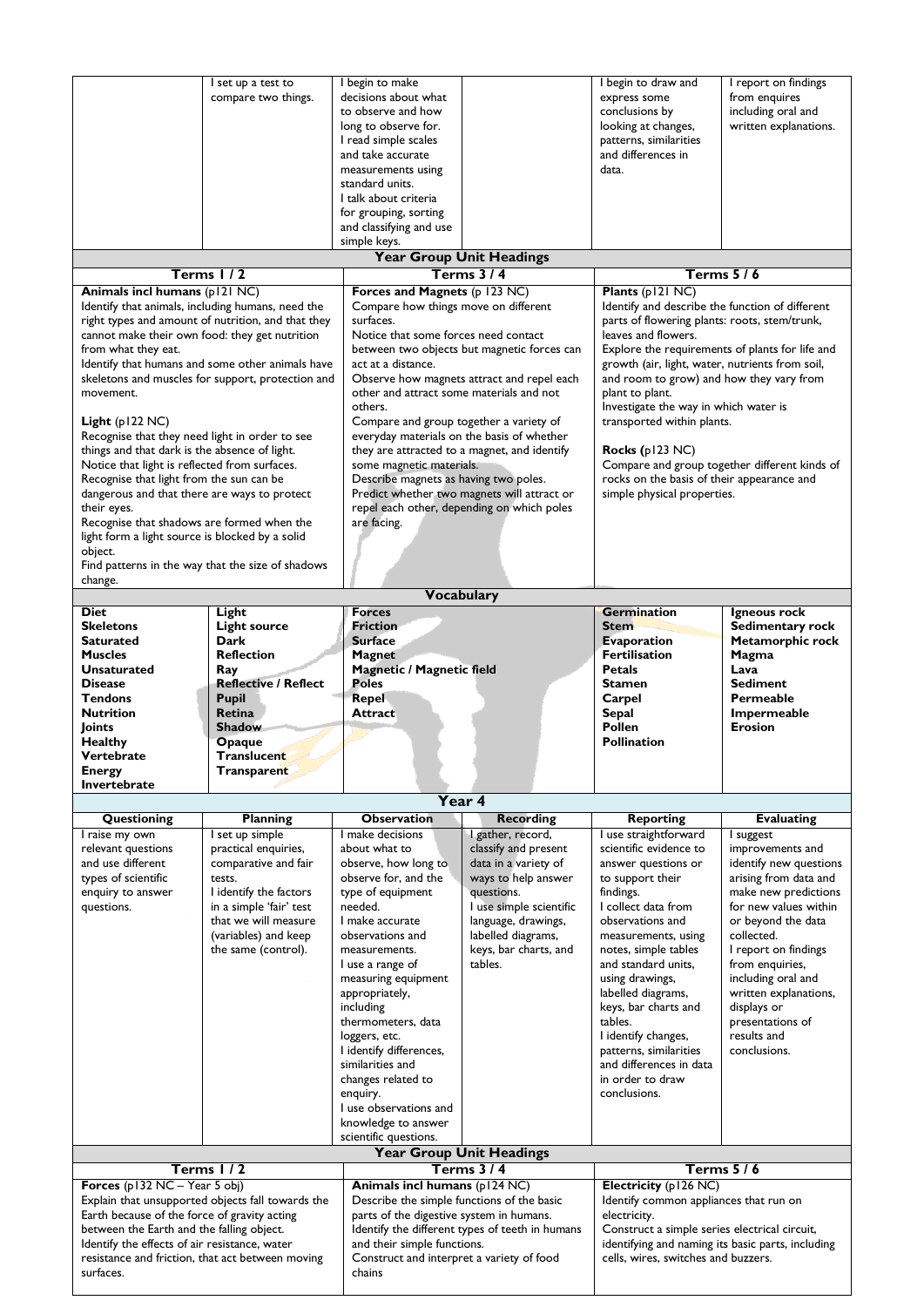| Recognise that some mechanisms, including<br>levers, pulleys and gears allow a smaller force to<br>have a greater effect |                                                     | Living Things and their Habitats (p124<br>NC)<br>Recognise that living things can be grouped in<br>a variety of ways.<br>Explore and use classification keys.<br>Recognise that environments can change and<br>that this can sometimes pose dangers to living<br>things. |                                      | Identify whether or not a lamp will light in a<br>series circuit, based on whether or not the<br>lamp is part of a complete loop with a battery.<br>Recognise that a switch opens and closes a<br>circuit and associate this with whether or not a<br>lamp lights in a simple series of circuits.<br>Recognise some common conductors and<br>insulators and associate metals with being good<br>conductors. |                                                |
|--------------------------------------------------------------------------------------------------------------------------|-----------------------------------------------------|--------------------------------------------------------------------------------------------------------------------------------------------------------------------------------------------------------------------------------------------------------------------------|--------------------------------------|-------------------------------------------------------------------------------------------------------------------------------------------------------------------------------------------------------------------------------------------------------------------------------------------------------------------------------------------------------------------------------------------------------------|------------------------------------------------|
|                                                                                                                          |                                                     |                                                                                                                                                                                                                                                                          |                                      | <b>Materials</b> ( $p130$ NC – year 5 obj)<br>Compare and group together everyday<br>materials on the basis of their properties,<br>including their hardness and conductivity<br>(electrical and thermal).                                                                                                                                                                                                  |                                                |
|                                                                                                                          |                                                     | <b>Vocabulary</b>                                                                                                                                                                                                                                                        |                                      |                                                                                                                                                                                                                                                                                                                                                                                                             |                                                |
| Gravity                                                                                                                  |                                                     | <b>Digest</b>                                                                                                                                                                                                                                                            | <b>Environment</b>                   | <b>Circuit</b>                                                                                                                                                                                                                                                                                                                                                                                              | <b>Properties</b>                              |
| (Earth's) Gravitational pull                                                                                             |                                                     | <b>Stomach</b>                                                                                                                                                                                                                                                           | Organism                             | Cell                                                                                                                                                                                                                                                                                                                                                                                                        | Thermal                                        |
| Weight                                                                                                                   |                                                     | Oesophagus                                                                                                                                                                                                                                                               | Respiration                          | Wire                                                                                                                                                                                                                                                                                                                                                                                                        | <b>Electrical</b>                              |
| Mass                                                                                                                     |                                                     | <b>Small Intestine</b>                                                                                                                                                                                                                                                   | <b>Reproduction</b>                  | <b>Switch</b>                                                                                                                                                                                                                                                                                                                                                                                               | <b>Irreversible</b>                            |
| Air resistance                                                                                                           |                                                     | Large Intestine                                                                                                                                                                                                                                                          | <b>Excretion</b>                     | <b>Buzzer</b>                                                                                                                                                                                                                                                                                                                                                                                               | <b>Reversible</b>                              |
| Water resistance                                                                                                         |                                                     | <b>Rectum</b>                                                                                                                                                                                                                                                            | <b>Nutrition</b>                     | <b>Battery</b>                                                                                                                                                                                                                                                                                                                                                                                              | <b>Soluble</b>                                 |
| <b>Buoyancy</b>                                                                                                          |                                                     | <b>Producer</b>                                                                                                                                                                                                                                                          | <b>Endangered</b>                    | Conductor                                                                                                                                                                                                                                                                                                                                                                                                   | <b>Insoluble</b>                               |
| <b>Streamlined</b>                                                                                                       |                                                     | Predator                                                                                                                                                                                                                                                                 | species                              | Insulator                                                                                                                                                                                                                                                                                                                                                                                                   |                                                |
| Mechanism                                                                                                                |                                                     | Prey<br><b>Omnivore</b>                                                                                                                                                                                                                                                  | <b>Extinct</b><br><b>Vertebrates</b> |                                                                                                                                                                                                                                                                                                                                                                                                             |                                                |
| <b>Upthrust</b>                                                                                                          |                                                     |                                                                                                                                                                                                                                                                          | <b>Invertebrates</b>                 |                                                                                                                                                                                                                                                                                                                                                                                                             |                                                |
|                                                                                                                          |                                                     |                                                                                                                                                                                                                                                                          | <b>Specimen</b>                      |                                                                                                                                                                                                                                                                                                                                                                                                             |                                                |
|                                                                                                                          |                                                     | Year 5                                                                                                                                                                                                                                                                   |                                      |                                                                                                                                                                                                                                                                                                                                                                                                             |                                                |
| Questioning                                                                                                              | <b>Planning</b>                                     | <b>Observation</b>                                                                                                                                                                                                                                                       | <b>Recording</b>                     | <b>Reporting</b>                                                                                                                                                                                                                                                                                                                                                                                            | <b>Evaluating</b>                              |
| I explore ideas and                                                                                                      | I decide which                                      | I recognise when and                                                                                                                                                                                                                                                     | I gather, record,                    | I explain casual                                                                                                                                                                                                                                                                                                                                                                                            | I make practical                               |
| raise a range of                                                                                                         | variables to measure,                               | how to set up                                                                                                                                                                                                                                                            | classify and present a               | relationships in                                                                                                                                                                                                                                                                                                                                                                                            | suggestions about                              |
| relevant questions.                                                                                                      | change and keep the                                 | comparative and fair                                                                                                                                                                                                                                                     | range of data in                     | enquiry.                                                                                                                                                                                                                                                                                                                                                                                                    | how working                                    |
| I select and plan the                                                                                                    | same.                                               | tests and begin to                                                                                                                                                                                                                                                       | different ways.                      | I use relevant                                                                                                                                                                                                                                                                                                                                                                                              | methods could be                               |
| most appropriate type                                                                                                    | I demonstrate how to                                | explain which                                                                                                                                                                                                                                                            | I record data and                    | scientific language to                                                                                                                                                                                                                                                                                                                                                                                      | improved.                                      |
| of scientific enquiry                                                                                                    | change one factor                                   | variables need to be                                                                                                                                                                                                                                                     | results using scientific             | communicate findings                                                                                                                                                                                                                                                                                                                                                                                        | I use results to                               |
| for answering a                                                                                                          | (variable) whilst                                   | controlled and why.                                                                                                                                                                                                                                                      | diagrams and labels,                 | and justify scientific                                                                                                                                                                                                                                                                                                                                                                                      | identify when further                          |
| scientific question.                                                                                                     | keeping others the                                  | I make decisions                                                                                                                                                                                                                                                         | classification keys,                 | ideas.                                                                                                                                                                                                                                                                                                                                                                                                      | tests and observations                         |
|                                                                                                                          | same (control).                                     | about what to                                                                                                                                                                                                                                                            | tables, and bar and                  | I make general                                                                                                                                                                                                                                                                                                                                                                                              | might be needed.                               |
|                                                                                                                          | I identify and use an                               | observe, what                                                                                                                                                                                                                                                            | line graphs.                         | statements such as:<br>'The hotter the                                                                                                                                                                                                                                                                                                                                                                      | I look for different                           |
|                                                                                                                          | appropriate unit to<br>measure variables            | measurements to use<br>and how long to                                                                                                                                                                                                                                   |                                      | water, the faster the                                                                                                                                                                                                                                                                                                                                                                                       | relationships in data<br>and begin to identify |
|                                                                                                                          | effectively.                                        | measure them for.                                                                                                                                                                                                                                                        |                                      | sugar dissolves'.                                                                                                                                                                                                                                                                                                                                                                                           | evidence that refutes                          |
|                                                                                                                          |                                                     | I choose appropriate                                                                                                                                                                                                                                                     |                                      |                                                                                                                                                                                                                                                                                                                                                                                                             | or supports ideas.                             |
|                                                                                                                          |                                                     | equipment to make                                                                                                                                                                                                                                                        |                                      |                                                                                                                                                                                                                                                                                                                                                                                                             |                                                |
|                                                                                                                          |                                                     | measurements, using                                                                                                                                                                                                                                                      |                                      |                                                                                                                                                                                                                                                                                                                                                                                                             |                                                |
|                                                                                                                          |                                                     | standard units of                                                                                                                                                                                                                                                        |                                      |                                                                                                                                                                                                                                                                                                                                                                                                             |                                                |
|                                                                                                                          |                                                     | measure and simple<br>scales accurately.                                                                                                                                                                                                                                 |                                      |                                                                                                                                                                                                                                                                                                                                                                                                             |                                                |
|                                                                                                                          |                                                     |                                                                                                                                                                                                                                                                          | <b>Year Group Unit Headings</b>      |                                                                                                                                                                                                                                                                                                                                                                                                             |                                                |
|                                                                                                                          | Terms 1/2                                           |                                                                                                                                                                                                                                                                          | <b>Terms 3/4</b>                     |                                                                                                                                                                                                                                                                                                                                                                                                             | <b>Terms 5/6</b>                               |
| Animals incl Humans (p133 NC - Yr 6 obj:                                                                                 |                                                     | <b>Sound</b> $(p125 NC - Year 4 obj)$<br><b>Light</b> ( $p135$ NC – Year 6 obj)                                                                                                                                                                                          |                                      |                                                                                                                                                                                                                                                                                                                                                                                                             |                                                |
|                                                                                                                          | Animals incl humans / p129 NC All living things)    | Identify how sounds are made, associating                                                                                                                                                                                                                                |                                      | Recognise that light appears to travel in straight                                                                                                                                                                                                                                                                                                                                                          |                                                |
| Identify and name the main parts of the human                                                                            |                                                     | some of them with something vibrating.                                                                                                                                                                                                                                   |                                      | lines.                                                                                                                                                                                                                                                                                                                                                                                                      |                                                |
|                                                                                                                          | circulatory system and describe the functions of    | Recognise that vibrations from sound travel                                                                                                                                                                                                                              |                                      | Use the idea that light travels in straight lines                                                                                                                                                                                                                                                                                                                                                           |                                                |
| the heart, blood vessels and blood.                                                                                      |                                                     | through a medium to the ear.                                                                                                                                                                                                                                             |                                      | to explain that objects are seen because they                                                                                                                                                                                                                                                                                                                                                               |                                                |
| lifestyle on the way their bodies function.                                                                              | Recognise the impact of diet, exercise, drugs and   | Find patterns between the pitch of a sound                                                                                                                                                                                                                               |                                      | give out or reflect light into the eye.<br>Explain that we see things because light travels                                                                                                                                                                                                                                                                                                                 |                                                |
| Describe the ways in which nutrients and water                                                                           |                                                     | and features of the object that produced it.<br>Find patterns between the volume of a sound                                                                                                                                                                              |                                      | from light sources to our eyes or from light                                                                                                                                                                                                                                                                                                                                                                |                                                |
|                                                                                                                          | are transported within animals, including humans.   | and the strength of the                                                                                                                                                                                                                                                  |                                      | sources to objects and then to our eyes.                                                                                                                                                                                                                                                                                                                                                                    |                                                |
| Describe the changes as humans develop to old                                                                            |                                                     | vibrations that produced it.                                                                                                                                                                                                                                             |                                      | Use the idea that light travels in straight lines                                                                                                                                                                                                                                                                                                                                                           |                                                |
| age.                                                                                                                     |                                                     | Recognise that sounds get fainter as the                                                                                                                                                                                                                                 |                                      | to explain why shadows have the same shape                                                                                                                                                                                                                                                                                                                                                                  |                                                |
|                                                                                                                          |                                                     | distance from the sound source increases.                                                                                                                                                                                                                                |                                      | as the object that cast them.                                                                                                                                                                                                                                                                                                                                                                               |                                                |
| States of Matter (p125 NC - Year 4 obj/<br>Properties and changes of materials p130<br>NC)                               |                                                     |                                                                                                                                                                                                                                                                          |                                      |                                                                                                                                                                                                                                                                                                                                                                                                             |                                                |
|                                                                                                                          | Compare and group materials together, according     |                                                                                                                                                                                                                                                                          |                                      |                                                                                                                                                                                                                                                                                                                                                                                                             |                                                |
| to whether they are solids, liquids or gases.                                                                            |                                                     |                                                                                                                                                                                                                                                                          |                                      |                                                                                                                                                                                                                                                                                                                                                                                                             |                                                |
|                                                                                                                          | Observe that some materials change state when       |                                                                                                                                                                                                                                                                          |                                      |                                                                                                                                                                                                                                                                                                                                                                                                             |                                                |
| they are heated or cooled, and measure or                                                                                | research the temperature at which this happened     |                                                                                                                                                                                                                                                                          |                                      |                                                                                                                                                                                                                                                                                                                                                                                                             |                                                |
| in degrees Celsius (°C).                                                                                                 |                                                     |                                                                                                                                                                                                                                                                          |                                      |                                                                                                                                                                                                                                                                                                                                                                                                             |                                                |
| Identify the part played by evaporation and                                                                              |                                                     |                                                                                                                                                                                                                                                                          |                                      |                                                                                                                                                                                                                                                                                                                                                                                                             |                                                |
|                                                                                                                          | condensation in the water cycle and associate the   |                                                                                                                                                                                                                                                                          |                                      |                                                                                                                                                                                                                                                                                                                                                                                                             |                                                |
| rate of evaporation with temperature.                                                                                    |                                                     |                                                                                                                                                                                                                                                                          |                                      |                                                                                                                                                                                                                                                                                                                                                                                                             |                                                |
| Compare and group materials together on the                                                                              |                                                     |                                                                                                                                                                                                                                                                          |                                      |                                                                                                                                                                                                                                                                                                                                                                                                             |                                                |
| basis of their properties.                                                                                               | Know that some materials will dissolve in liquid to |                                                                                                                                                                                                                                                                          |                                      |                                                                                                                                                                                                                                                                                                                                                                                                             |                                                |
| form a solution, and describe how to recover a                                                                           |                                                     |                                                                                                                                                                                                                                                                          |                                      |                                                                                                                                                                                                                                                                                                                                                                                                             |                                                |
| substance from a solution.                                                                                               |                                                     |                                                                                                                                                                                                                                                                          |                                      |                                                                                                                                                                                                                                                                                                                                                                                                             |                                                |
| Use knowledge of solids, liquids and gases to                                                                            |                                                     |                                                                                                                                                                                                                                                                          |                                      |                                                                                                                                                                                                                                                                                                                                                                                                             |                                                |
| decide how mixtures might be separated,<br>including through filtering, sieving and evaporating.                         |                                                     |                                                                                                                                                                                                                                                                          |                                      |                                                                                                                                                                                                                                                                                                                                                                                                             |                                                |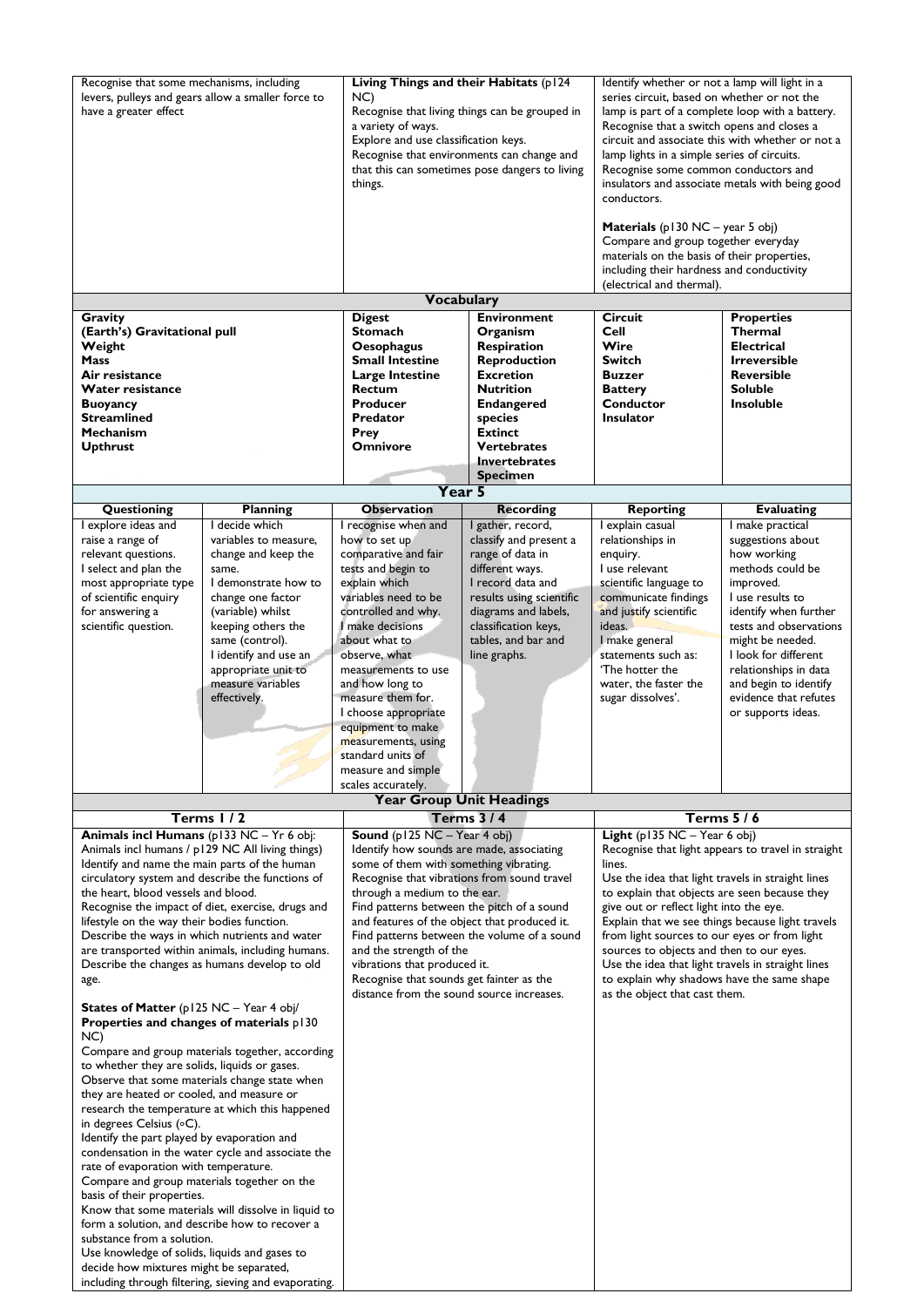| Give reasons, based on evidence from<br>comparative and fair tests for the particular uses<br>of everyday materials, including metals, wood and<br>plastic.<br>Demonstrate that dissolving, mixing and changes<br>of state are reversible changes.<br>Explain that some changes result in the<br>formulation of new materials, and that this kind of<br>change is not usually reversible, including changes<br>associated with burning and the action of acid on<br>bicarbonate of soda.<br>Materials (p130 NC - Year 5 obj)<br>Compare and group together everyday materials<br>on the basis of their properties, including their<br>hardness and conductivity (electrical and thermal).<br>(FROM YEAR 4 RECOVERY PLAN)<br><b>Solids</b><br>Circulatory<br><b>System</b><br>Liquids<br>Heart<br>Gases<br><b>Blood Vessels</b><br>Water vapour<br>Melt<br>Oxygenated<br>Blood<br>Freeze                                                                    |                                                                                                                                                                                                                                                                                                                     | <b>Vocabulary</b><br><b>Vibration</b><br>Sound wave<br><b>Volume</b><br><b>Amplitude</b><br>Pitch<br>Ear Particles<br>Distance Soundproof<br>Absorb Vacuum                                                                                                                                                                                                                                                                                                                                                                                                                                                                                                                                                                                                                                |                                                                                                                                                                                                                                                    | <b>Reflection</b><br>Incident ray<br><b>Reflected ray</b><br><b>Refraction</b><br>Visible spectrum<br>Prism<br><b>Shadow</b><br><b>Transparent / Translucent</b>                                                                                                                                                                                                                                                                                                                                                                                                                                                                                                                                                                                 |                                                                                                                                                                                                                                      |
|------------------------------------------------------------------------------------------------------------------------------------------------------------------------------------------------------------------------------------------------------------------------------------------------------------------------------------------------------------------------------------------------------------------------------------------------------------------------------------------------------------------------------------------------------------------------------------------------------------------------------------------------------------------------------------------------------------------------------------------------------------------------------------------------------------------------------------------------------------------------------------------------------------------------------------------------------------|---------------------------------------------------------------------------------------------------------------------------------------------------------------------------------------------------------------------------------------------------------------------------------------------------------------------|-------------------------------------------------------------------------------------------------------------------------------------------------------------------------------------------------------------------------------------------------------------------------------------------------------------------------------------------------------------------------------------------------------------------------------------------------------------------------------------------------------------------------------------------------------------------------------------------------------------------------------------------------------------------------------------------------------------------------------------------------------------------------------------------|----------------------------------------------------------------------------------------------------------------------------------------------------------------------------------------------------------------------------------------------------|--------------------------------------------------------------------------------------------------------------------------------------------------------------------------------------------------------------------------------------------------------------------------------------------------------------------------------------------------------------------------------------------------------------------------------------------------------------------------------------------------------------------------------------------------------------------------------------------------------------------------------------------------------------------------------------------------------------------------------------------------|--------------------------------------------------------------------------------------------------------------------------------------------------------------------------------------------------------------------------------------|
| <b>Blood</b><br>Drug                                                                                                                                                                                                                                                                                                                                                                                                                                                                                                                                                                                                                                                                                                                                                                                                                                                                                                                                       | <b>Condense</b><br>Precipitation                                                                                                                                                                                                                                                                                    | <b>Eardrum</b>                                                                                                                                                                                                                                                                                                                                                                                                                                                                                                                                                                                                                                                                                                                                                                            |                                                                                                                                                                                                                                                    |                                                                                                                                                                                                                                                                                                                                                                                                                                                                                                                                                                                                                                                                                                                                                  |                                                                                                                                                                                                                                      |
| Alcohol<br><b>Nutrients</b>                                                                                                                                                                                                                                                                                                                                                                                                                                                                                                                                                                                                                                                                                                                                                                                                                                                                                                                                |                                                                                                                                                                                                                                                                                                                     |                                                                                                                                                                                                                                                                                                                                                                                                                                                                                                                                                                                                                                                                                                                                                                                           |                                                                                                                                                                                                                                                    |                                                                                                                                                                                                                                                                                                                                                                                                                                                                                                                                                                                                                                                                                                                                                  |                                                                                                                                                                                                                                      |
|                                                                                                                                                                                                                                                                                                                                                                                                                                                                                                                                                                                                                                                                                                                                                                                                                                                                                                                                                            |                                                                                                                                                                                                                                                                                                                     | Year 6                                                                                                                                                                                                                                                                                                                                                                                                                                                                                                                                                                                                                                                                                                                                                                                    |                                                                                                                                                                                                                                                    |                                                                                                                                                                                                                                                                                                                                                                                                                                                                                                                                                                                                                                                                                                                                                  |                                                                                                                                                                                                                                      |
| Questioning                                                                                                                                                                                                                                                                                                                                                                                                                                                                                                                                                                                                                                                                                                                                                                                                                                                                                                                                                | <b>Planning</b>                                                                                                                                                                                                                                                                                                     | <b>Observation</b>                                                                                                                                                                                                                                                                                                                                                                                                                                                                                                                                                                                                                                                                                                                                                                        | <b>Recording</b>                                                                                                                                                                                                                                   | <b>Reporting</b>                                                                                                                                                                                                                                                                                                                                                                                                                                                                                                                                                                                                                                                                                                                                 | <b>Evaluating</b>                                                                                                                                                                                                                    |
| I explore ideas and<br>raise a range of<br>relevant questions.<br>I use simple models<br>or diagrams to explain<br>scientific thinking.                                                                                                                                                                                                                                                                                                                                                                                                                                                                                                                                                                                                                                                                                                                                                                                                                    | I identify and use an<br>appropriate unit to<br>measure variables<br>effectively.<br>I select the most<br>suitable variables to<br>be investigated.<br>I identify some<br>variables that cannot<br>be controlled or<br>explain.<br>I recognise some<br>situations in which a<br>fair test cannot be<br>carried out. | I recognise when and<br>how to set up<br>comparative and fair<br>tests and clearly<br>explain which<br>variables need to be<br>controlled and why.<br>I make independent<br>decisions about what<br>to observe, what<br>measurements to use<br>and how long to<br>measure them for,<br>taking repeat readings<br>when appropriate.<br>I choose the most<br>appropriate<br>equipment (with a<br>variety of intervals<br>and units) to make<br>measurements and<br>explain how to use<br>accurately.                                                                                                                                                                                                                                                                                        | I gather, record,<br>classify and present<br>data in a wide range<br>of ways.<br>I use a wide range of<br>methods to record<br>data including line<br>graphs, scientific<br>diagrams, classification<br>keys, scatter, bar and<br>line graphs etc. | I use relevant<br>scientific language and<br>illustrations to<br>communicate findings<br>and scientific ideas.<br>I look for a range of<br>different relationships<br>in data and begin to<br>identify evidence that<br>refutes or supports<br>ideas.<br>I make increasingly<br>measured general<br>statements such as:<br>'As the temperature<br>increases the mass of<br>the sugar which can<br>be dissolved<br>increases.<br>I report and present<br>findings from<br>enquiries in oral and<br>written forms such as<br>displays and other<br>presentations.                                                                                                                                                                                  | I identify when test<br>results may not be<br>trustworthy and need<br>to be repeated in<br>order to attain<br>reliable results.<br>I use test results to<br>make predictions and<br>set up further<br>comparative and fair<br>tests. |
|                                                                                                                                                                                                                                                                                                                                                                                                                                                                                                                                                                                                                                                                                                                                                                                                                                                                                                                                                            |                                                                                                                                                                                                                                                                                                                     | <b>Year Group Unit Headings</b><br>Terms $3/4$                                                                                                                                                                                                                                                                                                                                                                                                                                                                                                                                                                                                                                                                                                                                            |                                                                                                                                                                                                                                                    | Terms 5/6                                                                                                                                                                                                                                                                                                                                                                                                                                                                                                                                                                                                                                                                                                                                        |                                                                                                                                                                                                                                      |
| Terms 1/2<br>Rocks (p123 NC - Year 3 obj)<br>Describe in simple terms how fossils are formed<br>when thigs that have lived are trapped within<br>rock.<br>Recognise that soils are made from rocks and<br>organic matter.<br>Evolution and inheritance $(p134 \text{ NC})$<br>Recognise that living things have changed over<br>time and that fossils provide information about<br>living things that inhabited the Earth millions of<br>years ago.<br>Recognise that living things produce offspring of<br>the same kind, but normally vary and are not<br>identical to their parents.<br>Identify how animals and plants are adapted to<br>suit their environment in different ways and that<br>adaptation may lead to evolution.<br><b>Earth and space</b> $(p131 NC - Year 5 obj)$<br>Describe the movement of the earth and other<br>planets, relative to the sun in the solar system.<br>Describe the movement of the Moon relative to<br>the Earth. |                                                                                                                                                                                                                                                                                                                     | Electricity (p135 NC)<br>Associate the brightness of a lamp or the<br>volume of a buzzer with the number and<br>voltage of cells used in the circuit.<br>Compare and give reasons for variations in<br>how components function, including the<br>brightness of bulbs, the loudness of buzzers<br>and the on/off position of switches.<br>simple circuit in a diagram.<br><b>States of Matter (p125 NC - Year 4 obj)</b><br><b>Properties and Changes of Materials</b><br>$(p130 NC - Year 5 obj)$<br>Identify the part played by evaporation and<br>the rate of evaporation with temperature.<br>Know that some materials will dissolve in<br>recover a substance from a solution.<br>decide how mixtures might be separated,<br>including through filtering, sieving and<br>evaporating. | Use recognised symbols when representing a<br>condensation in the water cycle and associate<br>liquid to form a solution, and describe how to<br>Use knowledge of solids, liquids and gases to                                                     | <b>All living things</b><br>(p129 NC - Year 5 obj/ Animals incl humans<br>p129 year 5 obj / p133 - Year 6 obj)<br>Describe the differences in the life cycles of a<br>mammal, an amphibian, an insect and a bird.<br>Describe the life process of reproduction in<br>some plants and animals.<br>Describe how living things are classified into<br>characteristics and based on similarities and<br>differences, including micro-organisms, plants<br>and animals.<br>Give reasons for classifying plants and animals<br>based on specific characteristics.<br><b>Plants</b> (p121 NC - Year 3 obj)<br>Explore the part that flowers play in the life<br>cycle of flowering plants, including pollination,<br>seed formation and seed dispersal. | broad groups according to common observable                                                                                                                                                                                          |